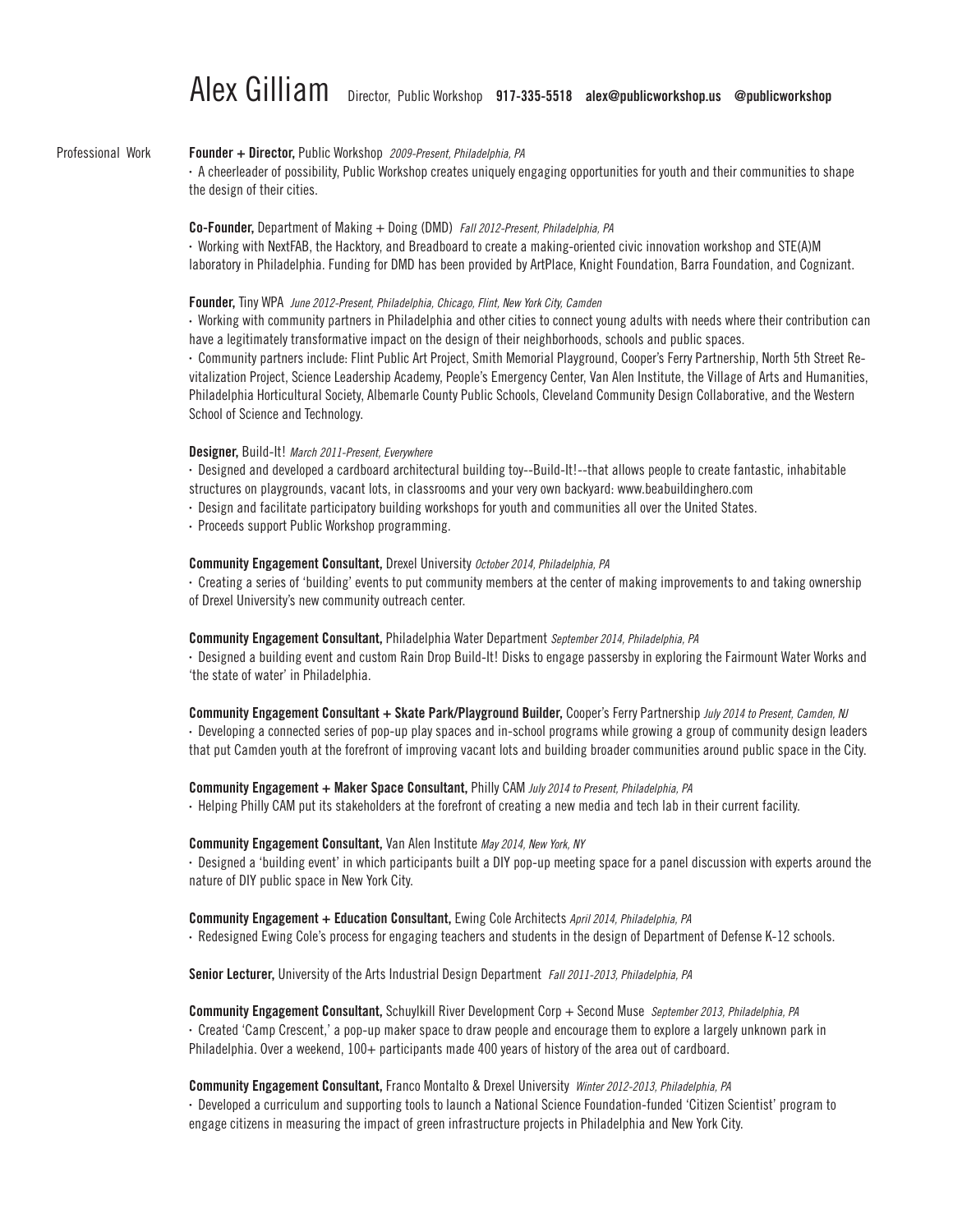#### Professional Work

#### Adventure Playground Builder, Pennsylvania Horticultural Society *Fall 2012, Philadelphia, PA*

• Led hundreds of youth, young designers and families in the designing and building of a pop-up adventure playground and outdoor tinkering space in the very heart of downtown Philadelphia.

#### Youth Engagement & Program Consultant, Demoiselle 2 Femme *July 2012-July 2013, Chicago, IL*

• Created a design-build community leadership program that put teenage women in the Roseland neighborhood of Chicago at the forefront of stimulating change in their neighborhood.

#### Youth Engagement + Learning Consultant, Open House New York *August 2011-June 2012, New York, NY*

• Developed a National Endowment for the Arts-funded design leadership program for 7th grade public school students in the Bronx that empowered them to hack their learning experience and redesign their educational spaces.

#### Community Engagement Consultant, Old Bakery Block Master Plan *September 2011-March 2012, Austin, TX*

• Developed and facilitated a series of participatory place-building events to engage Austin residents in re-imagining the use of a series of under-used lots and buildings on Congress Avenue. The project also included designing its brand and web presence, leading the design-building of temporary structures, and creating a nation-wide design competition around the spaces.

#### Youth Engagement Consultant, Holly Shores Master Plan *August 2012, Austin, TX*

• Created and led a chocolate cake community, master planning to engage youth and their families in the creation of the park's master plan by Michael Van Valkenburgh Associates.

Field Fellowship Recipient & Design Consultant, National Building Museum *November 2010-March 2011, Washington, DC*

• Developed a series of design-build workshops for uniquely engaging Museum visitors.

#### Youth Engagement & Education Consultant, Chicago Architecture Foundation *July 2008-2011, Chicago, Il*

• Created and led innovative community design-leadership programs and events for K-12 students, designers and educators.

#### Community & Youth Engagement Consultant, Landon Bone Baker Architects *December 2009-March 2011, Chicago, Il*

• Designed and managed an innovative program in which young adults gathered data and stories to help the architecture firm, its community partners, and city leaders make better decisions about how to improve the health, well-being and efficiency of their neighborhoods through design.

#### Education Consultant + Facilitator, Cooper Hewitt National Design Museum *Spring 2006, New York, NY*

• Co-developed and facilitated a more 'activist' oriented City-Of-Neighborhoods program for high school students with Damon Rich and then led a summer master class for educators from across the United States.

#### Program Designer + Coordinator, Hester Street Collaborative *June 2005-August 2006, New York, NY*

• Developed and directed the Citizen Designer Internship Program, a unique intergenerational community design-build workshop and think-tank. Responsibilities also included creating and leading a multigenerational design charrette of local experts, community members, teachers and students to create an outdoor classroom at PS 134.

### Rural Studio Outreach Fellow *2003-2004, Greensboro, Alabama*

• Created and directed "Sunshine Builds," a program to empower K-12 students through the redesign and rebuilding of their neglected school.

Director of Design, Charter High School For Architecture and Design *August 2000-June 2003,* Teacher *August 1999-June 2003, Philadelphia. PA* 

- Managed the School's department chairmen from all academic programs.
- Wrote, developed and implemented the Design Department curriculum.
- Recruited, interviewed and recommended Design faculty for hiring and shaping the Department into a highly motivated team.
- Created a series of design-centered community-building events, including student-led exhibitions and design field days.

#### Carpentry, Cabinet and Metal Fabrication Apprentice *June 2004-November 2005*, *New York & Virginia*

• Apprenticed with a variety of skilled tradespeople to learn how to 'build' everything from cabinets to houses to custom doors.

#### Architecture Program Creator & Studio Instructor, *Pennsylvania Governor's School for the Arts, Erie, PA, 2001-2002*

• Created and developed the school's first Architecture Program.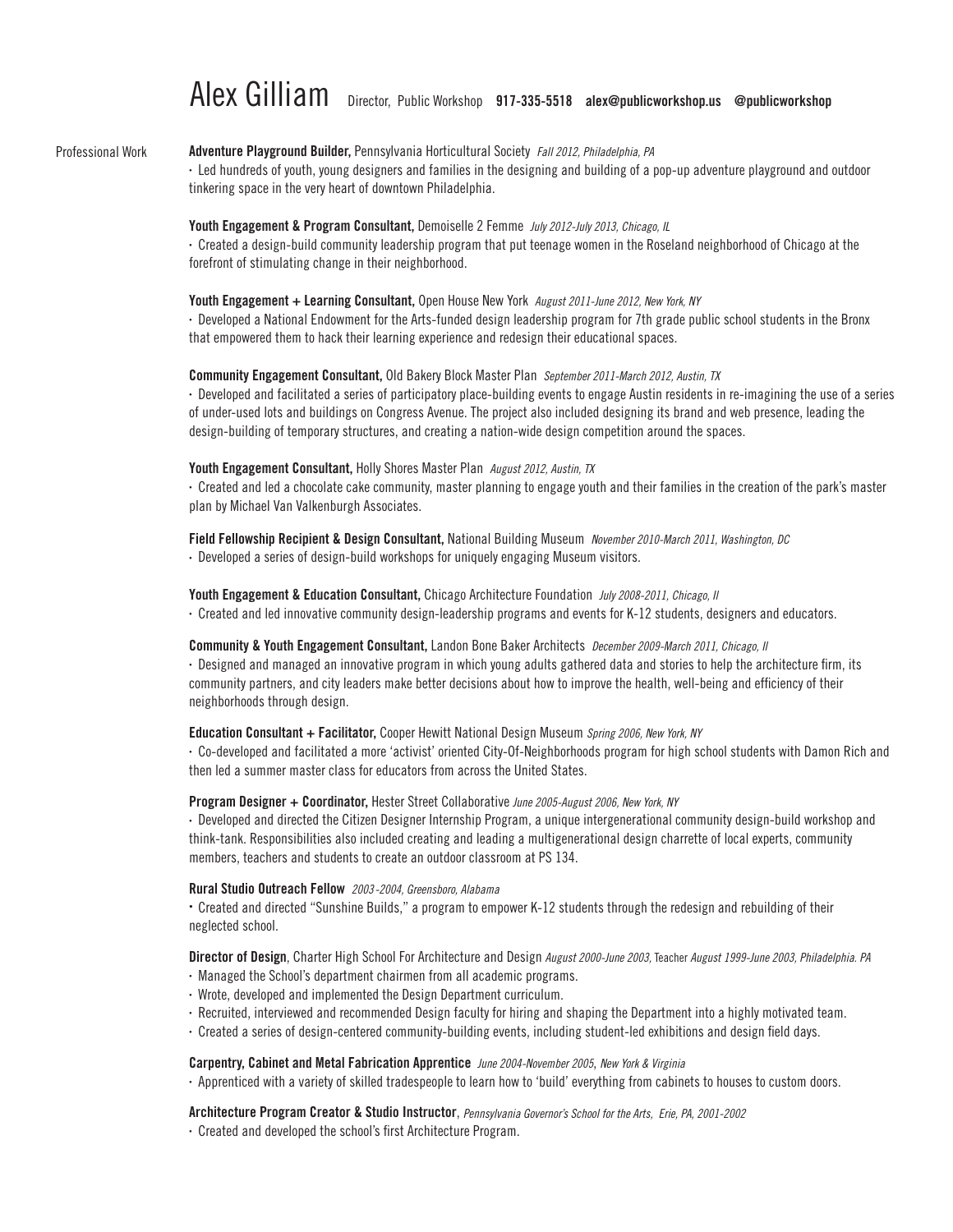| Education          | <b>University of Texas, 2006-2009, Master of Architecture</b><br>University of Virginia 1995-1997, B.S. Arch, minor in History                                                                                                                                                                                                                                                                                                                                                                                                                                                                                                                                                                                                                                                                                                                                                                                                                                                                                                                                                                                                                                                                                                                                                                                                                                                                                                                                                                                                                                                                                                                                                                                                                                                                                                                                                                                                                                                                                                                                                                                                                                                                                                                                                                                                                                                                                                                                                                                                                                                                                                                             |
|--------------------|------------------------------------------------------------------------------------------------------------------------------------------------------------------------------------------------------------------------------------------------------------------------------------------------------------------------------------------------------------------------------------------------------------------------------------------------------------------------------------------------------------------------------------------------------------------------------------------------------------------------------------------------------------------------------------------------------------------------------------------------------------------------------------------------------------------------------------------------------------------------------------------------------------------------------------------------------------------------------------------------------------------------------------------------------------------------------------------------------------------------------------------------------------------------------------------------------------------------------------------------------------------------------------------------------------------------------------------------------------------------------------------------------------------------------------------------------------------------------------------------------------------------------------------------------------------------------------------------------------------------------------------------------------------------------------------------------------------------------------------------------------------------------------------------------------------------------------------------------------------------------------------------------------------------------------------------------------------------------------------------------------------------------------------------------------------------------------------------------------------------------------------------------------------------------------------------------------------------------------------------------------------------------------------------------------------------------------------------------------------------------------------------------------------------------------------------------------------------------------------------------------------------------------------------------------------------------------------------------------------------------------------------------------|
| Honors             | The Ida Newman Magic of Play Award, Smith Memorial Playground May 2014<br>Top 100 Community Designers In The US, Public Interest Design December 2012<br>Placemaking Contest-Grand Prize, Metropolitan Planning Council of Chicago November 2012<br>Brightest Minds In Philadelphia, Philadelphia Magazine November 2012<br><b>Curriculum Special Recognition, Association of Architectural Organizations</b> March 2011<br>Field Fellowship, National Building Museum November 2010<br>K-12 Design Education Think-Tank Member, National Endowment for The Arts November 2009<br>Graduate Teaching Award, University of Texas May 2009<br>Rural Studio Outreach Fellowship, Auburn University September 2003<br>Bryanston Teaching Fellowship, Dorset, England September 1997                                                                                                                                                                                                                                                                                                                                                                                                                                                                                                                                                                                                                                                                                                                                                                                                                                                                                                                                                                                                                                                                                                                                                                                                                                                                                                                                                                                                                                                                                                                                                                                                                                                                                                                                                                                                                                                                             |
| Partnership Awards | State Farm YAB Grant with the Science Leadership Academy, State Farm Youth Advisory Board September 2014<br>Surdna Thriving Cultures Grant Winner with People's Emergency Center, Surdna Foundation April 2014<br>New Urban Mechanics Civic Design Challenge Winner (Multiple Awards), Mayor's Office of Philadelphia September 2013<br>Barra Foundation Grantee: Department of Making and Doing, Barra Foundation June 2013<br>ArtPlace America Grantee: Department of Making and Doking, ArtPlace America May 2013<br>Cognizant Making The Future Grant: Department of Making and Doing, Cognizant May 2013<br>Philadelphia Redevelopment Authority Grant, PRA May 2013<br>Greenbuild Legacy Project and Grant with Smith Memorial Playground, USGBC April 2013<br>Knight Arts Challenge Winner: Department of Making and Doing, Knight Arts Challenge April 2013<br>Spruce Foundation Grant with North 5th Street Revitalization Project, Spruce Foundation March 2013<br>Access To Artistic Excellence Grant with Open House New York, National Endowment For The Arts May 2011                                                                                                                                                                                                                                                                                                                                                                                                                                                                                                                                                                                                                                                                                                                                                                                                                                                                                                                                                                                                                                                                                                                                                                                                                                                                                                                                                                                                                                                                                                                                                                        |
|                    | Selected Presentations Engage Conference, 'Start With Building' Novemeber 2014, New Orleans, LA<br>National Organization of Minority Architects Conference, 'Move Design + Learning To The Sidewalk' October 2014, Philadelphia, PA<br>Keynote, Fuel Vancouver Conference, 'Great Lessons For Inspiring Civic Innovation' May 2014, Vancouver, CA<br>Van Alen Institute 'Emerging Public Spaces' May 2014, New York, NY<br>Keynote, Ed Spaces Conference, 'Empowering Youth To Improve Their Learning Through Design' December 2013, San Antonio, TX<br>Grantmakers in The Arts, 'TinyWPA' October 2013, Philadelphia, PA<br>Is School Enough? Presented by the Pearson Foundation, 'TinyWPA' August 2013, Boston, MA<br>CompostModern, 'Prototyping The Behaviors That Adults Have Forgotten' March 2013, San Francisco, CA<br>Ignite Philadelphia, 'TinyWPA' September 2012, Philadelphia, PA<br>Temporary Urbanism Salon, 'How Do You Sustain Innovation?' April 2012, Philadelphia, PA<br>Congress For Urban Transformation, 'Tiny WPA' October 2012, Philadelphia, PA<br>RISD, 'Public Workshop' April 2012, Philadelphia, PA<br>EduCon 2.4, 'How Do You Sustain Innovation?' January 2012, Philadelphia, PA<br>McGill University, 'Build-It! And Other Tools For Rethinking Design And Learning' November 2011, Montreal, Canada<br>BMW Guggenheim Lab, '#teendesignheroes And 'Doing' As Disruptive Civic Technologies' October 2011, New York, NY<br>Association of Architectural Organizations Conference, 'Build-It!' October 2011, Philadelphia, PA<br>AIPP Symposium on Sustainability & Placemaking, 'Making As A Tool For Innovation And Collaboration' October 2011, Austin, TX<br>Social Capital Markets Conference, 'Prototyping Behaviors For Social Innovation' September 2011, San Francisco, CA<br>Urban Design Week, 'Chocolate Cake As A Tool For Better Engaging Community In Master Planning' September 2011, New York, NY<br>EDRA 42 Conference, 'Architectural Freeze Tag And Adventures In Intuitive Building' May 2011, Chicago, IL<br>UCDavis' Rob Thayer Lecture, 'Chocolate Cake And Other Tools For People Changing Cities' April 2011, Davis, CA<br>Transcultural Cities Symposium, 'Youth Generated Tools For Community Design Engagement' February 2011, Seattle, WA<br>Echoing Green Social Entrepreneurship Conf., 'Making And Doing As Tools For Innovation And Dialogue' January 2011, Austin, TX<br>IDEA Series, 'Nine Ways You Can Better Engage Youth And Communities In Design' September 2010, Chicago, IL<br>Association For Community Design Conference, 'Children Changing Cities' June 2010, Berkeley, CA |